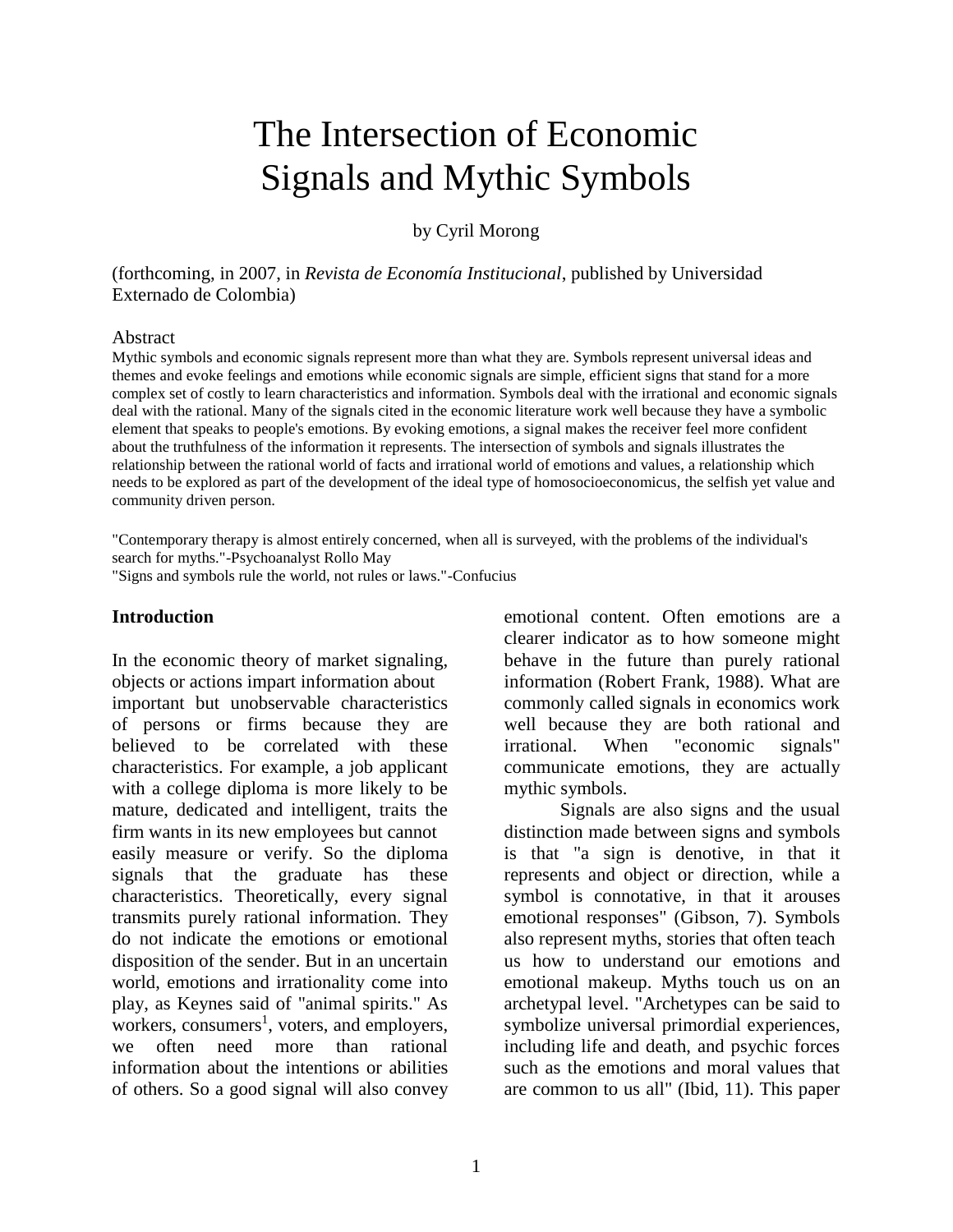shows how some phenomena are both signals and symbols while some examples of signals used in the economics literature are often also symbolic. This is another way in which human beings do not constantly conform to the ideal type of homo economicus, the completely rational, calculating and selfish creature. In fact, this is not surprising because the economy itself is a field of persuasion due to uncertainty. Twenty-five percent of the productive value of labor time is devoted to persuasion (McCloskey and Klamer, 193). The emotional power of symbols persuades.

## **Symbols**

As mentioned earlier, symbols speak to the emotions and the irrational unconscious part of the psyche. For Eliade "The symbol reveals a pre-systematic ontology to us, which is to say an expression of thought from a period when conceptual vocabularies had not yet been constituted" (Eliade, 3). Symbols also connect us to a reality deeper than any rational everyday reality. "At the level of archaic societies, all symbolism is, or at least was, a religious symbolism. Symbols reveal a modality of the real or a deep structure of the World, and in the spiritual horizon of primitive man, the real mingles with the Sacred and the World is considered the creation of the Gods" (Ibid).

The emotional and irrational aspects of symbols are also seen by Jung. "What we call a symbol is a term, a name, or even a picture that may be familiar in daily life, yet that possesses specific connotations in addition to its conventional and obvious meaning. It implies something vague, unknown, or hidden from us" (lung, 3). In discussing the difference between signs and symbol, he goes even further with:

immediate meaning. Symbols, moreover, are natural and spontaneous products. No genius has ever sat down with a pen or a brush in his hand and said: 'Now I am going to invent a symbol. ' No one can take a more or less rational thought, reached as a logical conclusion or by deliberate intent, and then give it 'symbolic' form" (Jung, 41).

Yet Jung also sees that symbols are dualistic, in that they can be irrational and rational (Firth, 157). Firth also sees symbols as being related to the unconscious (p. 212) while Pillstone linked symbols with uncertainty (p. 7).

For Cassirer, man lives in a symbolic universe (Dillistone, 120). It is a universe in which we are constantly conversing with ourselves and the meaning of our symbols. Symbols help us to deal with the duality of order and change which is fundamental to human life.

Lonergarn saw symbols as necessary for understanding ourselves (Dillistone, 137). It is ironic that the great economist Frank Knight said "Life is at bottom an exploration in the field of values, an attempt to discover values, rather than on the basis of knowledge of them to produce and enjoy them to the greatest possible extent. We strive to 'know ourselves,' to find our real wants, more than to get what we want" (Knight, 24). By recognizing the symbolic aspect of economic signals, we can learn about ourselves.

# **The theory of market signaling**

The theory of market signaling goes back to A. Michael Spence's work in the 1970's. The following is his definition: "Market signals are activities or attributes of individuals in a market which, by design or accident, alter the beliefs of, or convey information to, other individuals in the market" (Spence, 1). Signals communicate otherwise unmeasurable and unverifiable traits. For market signals to work, that is, for

<sup>&</sup>quot;The sign is always less than the concept it represents, while a symbol always stands for something more than its obvious and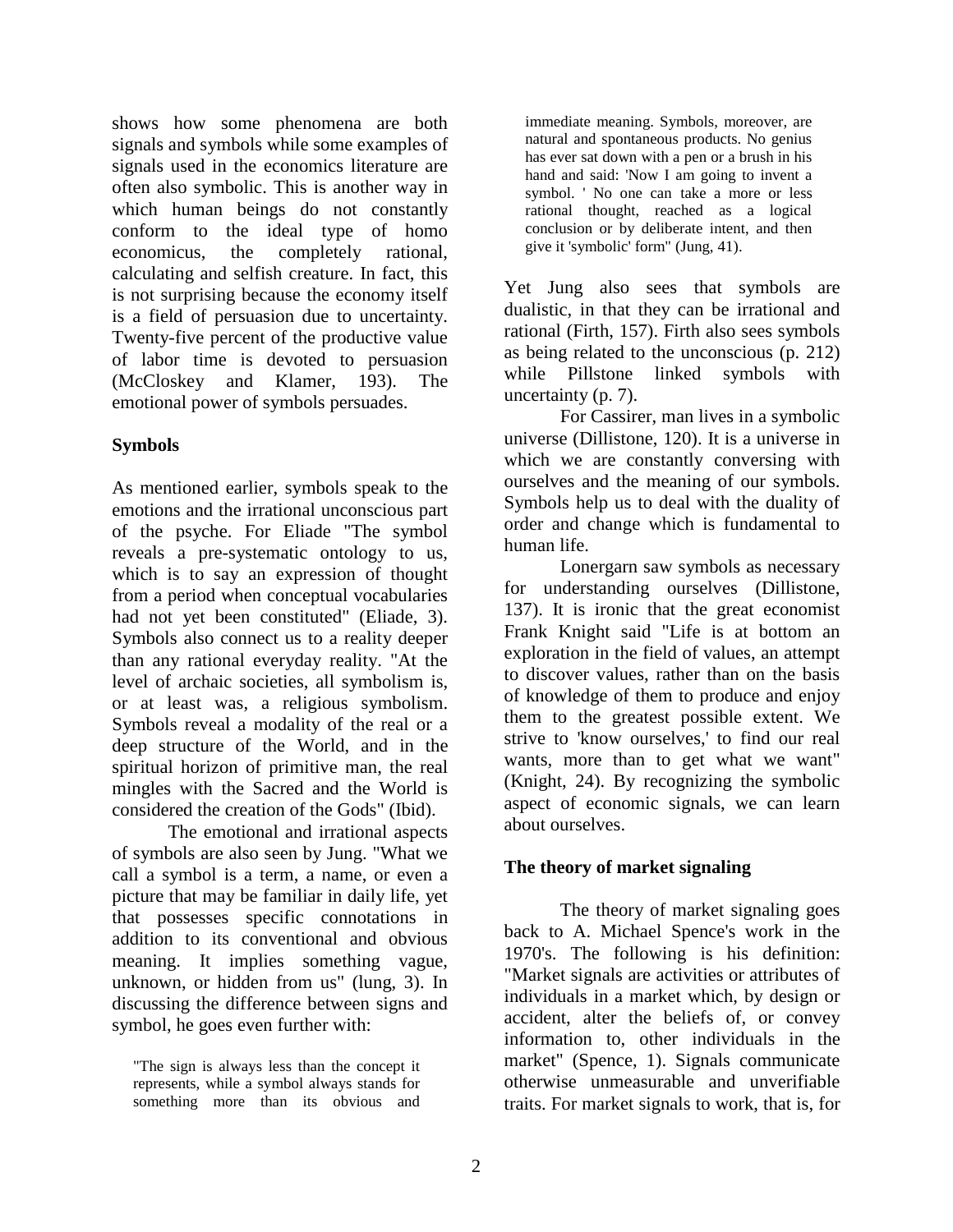the receiver of information to have some confidence in its validity, it must be communicated by a true holder of the desired trait at a relatively low cost and by others at a high cost. This makes it unlikely that those who do not possess a certain characteristic or trait will be able to purchase or produce its signal. Therefore, the signal is more believable. So, as in the example mentioned in the introduction, it would be very costly for an unintelligent person to finish college. The sender and the receiver both benefit from the signal. The college graduate can find a job and the employer hires a productive worker.

#### **Emotions as signals**

In his book *Passions Within Reasons*, Robert Franks demonstrates how emotions communicate ability and intentions more effectively than rational signals. In one example from a novel, he explains why a private investigator (PI), would smash the window on the car of gangster boss. The PI wanted the gangster's help in finding his girlfriend's murderer. The gangster needs a reason to help. The PI's only option is to make the gangster think he is crazy enough to try to hurt the gangster. The PI cannot simply say "I am crazy." He must communicate that his emotional state is at least somewhat unbalanced or abnormal. A crazy person is much more likely to smash the window than a normal person. This action successfully demonstrates the PI's possible emotional state better than any normal, rational signal. It works partly because emotions are costly to fake and therefore emotional demonstrations are more believable (Robert Frank, 99-101).

In a real life example, Frank explains why young Mormon women are sought after by rich New Yorkers to be governesses. Parents looking for a governess believe that these women are much more trustworthy

than average New Yorkers because of the strong moral values taught in this faith. It would be very difficult and costly for someone to pretend to be a Mormon just to land a job as a governess. The emotional commitment made by Mormons is believable and it signals a trustworthiness in a young woman that would make her a good governess (Robert Frank, 111-112).

# **Archetypes and Symbols**

Archetypes and symbols are directly related to the emotions in that " ... they help people to cope with and, in a sense that is meaningful to them, to relate to the intense fears, frustrations, hopes humiliations, and joys that humans, because they are human, experience" (Mitroff, 388). These archetypes are symbolic images. Their universal nature is attributed to the similarity of the psyche at the unconscious level (Mitroff, 390). That is, all humans need symbolic images to deal with the uncertainty of life, including life in business. What is significant is that these coping mechanisms reside in the unconscious, the irrational part of the psyche. As Keynes said with his theory of "animal spirits," the spontaneous urge to action over inaction (which is necessary in the face of uncertainty) comes out of the irrational unconscious part of the mind (Koppl, 205).

Mitroff goes on to show that in very uncertain business situations, there is great use made of archetypal symbols and images on the part of the participants. For example, during mergers, such terms as ambush, shoot out, marriage, love affair, sieges, barricades, flak, soldierly honor, raiders, safe harbor, black and white knights and even sleeping beauty are used by those involved (Mitroff, 394). These are emotionally laden terms that symbolize the feelings of the participants. They are not wholly rational terms in the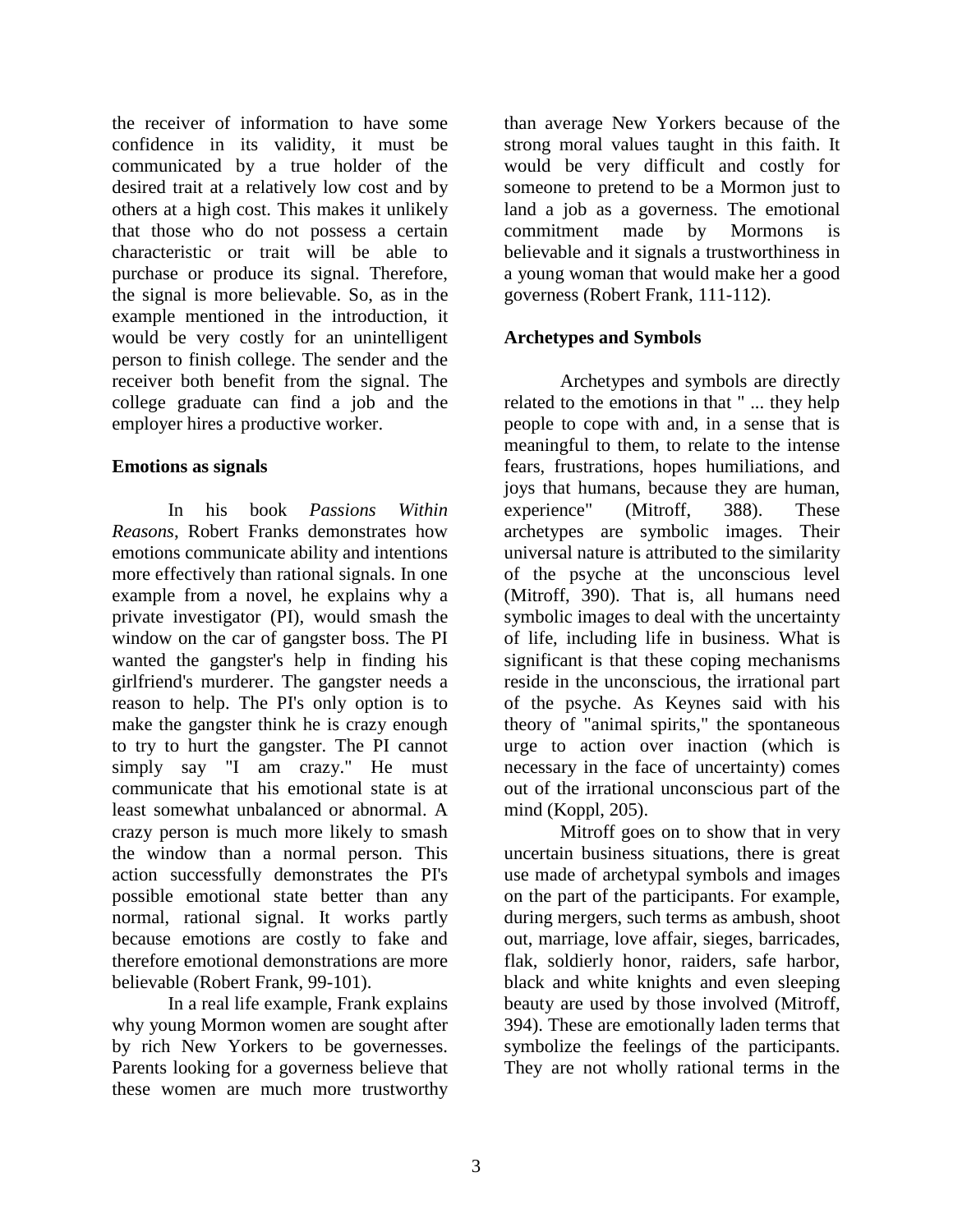sense of conveying simple information. They act as more than just signals.

In a certain sense, corporations are myths in that they are legal fictions. It is not surprising to see symbolic language used in the course of their operations. Experimental studies suggest that organizational structure generates uncertainty (Meyer, 49 I). They also change too quickly to be described rationally (Ibid, 493). People get more emotional in times of uncertainty (Isabella, 33). Myths are an important part of corporate culture in that they help employees make sense out of an uncertain environment and help create and maintain spirit (Trice and Beyer, 79).

Even economists occasionally use symbolic language. One example is the theory of "the winners curse." In this theory, a person who wins an item at an auction may disappointed with its value because everyone else at the auction thought that it was not worth so much. Why not just call this theory "disappointment theory?" The use of the word curse makes it a more attractive literature to read. It is unlikely that economists actually believe in curses. Another example is the generally fine book by Robert Higgs called C*risis and Leviathan: Critical Episodes in the Growth of Government*. Why not just title the book with the subtitle? That would certainly convey, in a wholly rational sense, the subject matter of the book. The main title makes the book sound more interesting.

## **Everyday intersections of signals and symbols**

News stories often provide examples of intersections of signals and symbols.

Last December, the residents of North Tarrytown, New York voted to change their name to "Sleepy Hollow," which is the setting of stories by Washington Irving. This name is much more likely to evoke emotions and conjure up images of mystery and the supernatural than the former name. The town changed its name in order to capitalize on the myth. They are hoping for more tourists to come and spend money. A mythic image is clearly being used to signal to consumers and tourists that this is a place to experience a little mystery and fantasy (*San Antonio Express-News*, 17 A).

In a larger context, the federal budget deficit has emerged as a symbol. The rational and business oriented *Wall Street Journal* had this to say about the current fiscal situation in Washington:

"The deficit has become a *symbol* (emphasis added) of a lack of discipline in government. Its rise has contributed to the general decline in public faith in political leaders. Getting it into balance is essential to restoring the public's faith in Washington, which in turn is essential to a strong nation" (Murray, AI)

Although many economists oppose a balanced budget amendment to the Constitution, believing that it would cause more harm than good, the symbolism of fiscal responsibility is seen as important, if not essential, to the nation.

In late 1996 and early 1997, an interesting controversy emerged in South Carolina. The governor, David Beasely, wanted to discontinue the flying of the Confederate flag over the state capitol building. This flag is very much a symbol. For many descendants of soldiers who fought for the Confederacy during the Civil War, it symbolizes their struggle for freedom against Northern aggression. But for others, including descendants of former slaves, the flag symbolizes oppression.

There is more, however, to this matter. Beasley was worried about the adverse economic impact of continuing to fly the flag. Recent incidents have focused attention on race relations in South Carolina. A Ku Klux Klan museum opened. South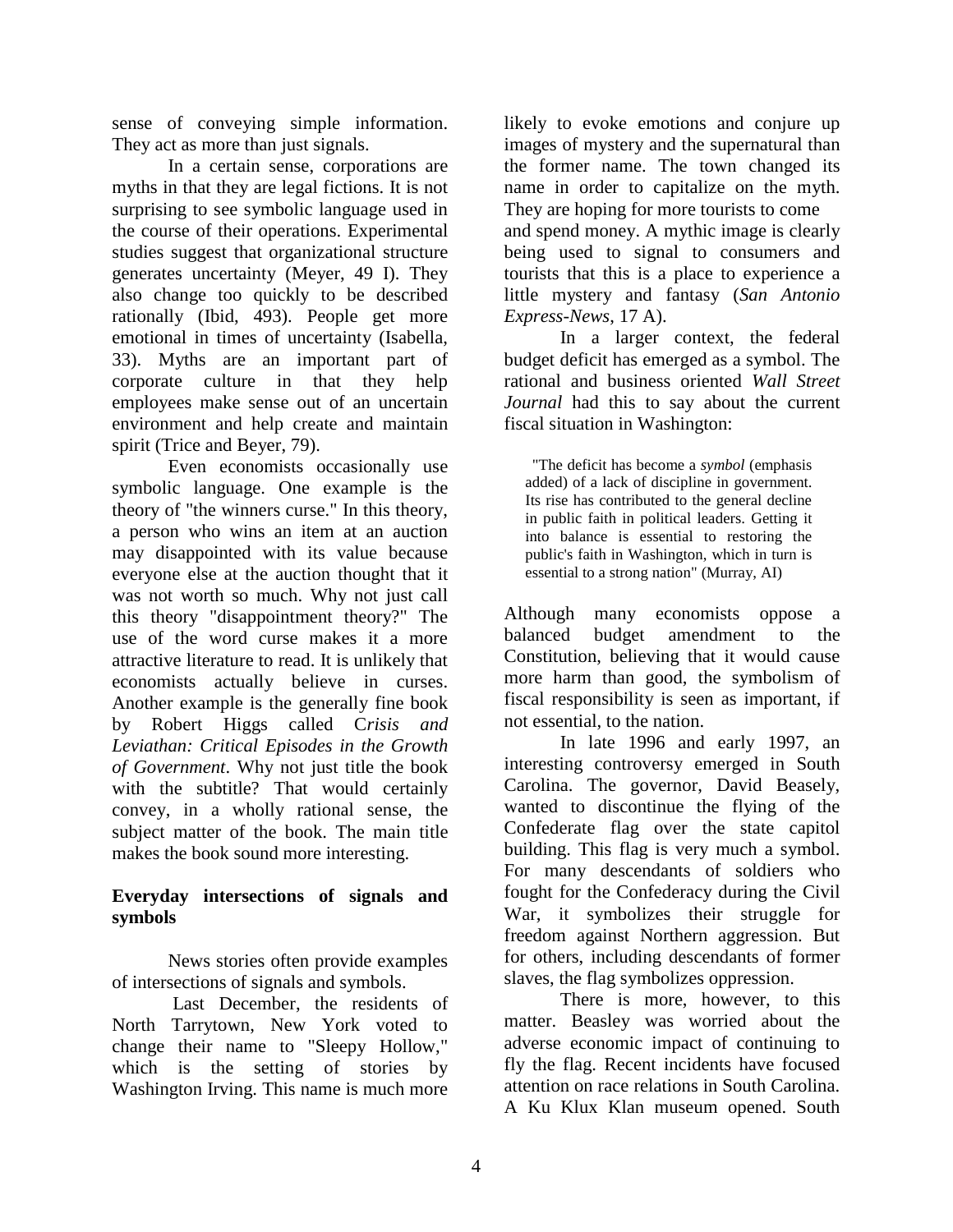Carolina had the most of the recent church burnings. Clansmen in October shot and wounded three teenagers in a nightclub. These incidents, along with the continued flying of the flag, have brought the wrong kind of attention to South Carolina in the news media. The German magazine *Der Spiegel* even did a story. This is important because the state needs foreign investment, yet it has been down recently. The president of the state's Chamber of Commerce said "The flag gives the world the impression that we condone these episodes" mentioned above (Pedersen, 36). So the Chamber backed the plan to remove the flag.

Here is a clear cut case of something that evokes strong emotions, yet is also functioning as an economic signal. Investors around the world see the flag and think it means that South Carolina may not be a good place to do business, that it has a backward and repressed social environment.<sup>2</sup> The intersection of signals and symbols is not confined to current events. Santa Claus, the symbol of giving at Christmas, is also an economic signal.<sup>3</sup> In colonial America, Christmas was a rowdy, if not violent holiday. Members of the lower class would go "wassailing" and demand food and drink from the rich. Religious leaders tried to get citizens to attend church on Christmas, but failed. In fact, "[the] 'misrule' of Christmas mobs had become so widespread that it threatened civic life" (Woodward, 71). What made Christmas into the peaceful holiday of giving that we know today were the stories of "traditional" Dutch family Christmas gatherings by Washington Irving and others and the popularizing of the Santa Claus symbol in Clement Moore's poem, "A Visit From St. Nicholas." This non-threatening symbol was acceptable to all classes. His pipe was short, like those of the working class. Soon Christmas evolved, with the help of newspaper editorials, into a home and children centered holiday. This, of

course, meant buying gifts, bringing in the economic side of Santa. His image soon became used in stores and advertisements. "In the benign figure of Santa Claus, the commercialization of Christmas was hidden behind the most tender of parental emotions" (Ibid). Although he symbolizes giving, any store or ad or commercial using Santa was clearly trying to signal to parents that they should shop here or buy this toy because it was one their children would like.

#### **Symbolic aspects of some well know economic signals**

# *Advertising*

Advertising, in addition to simply providing information about a product, is often seen by economists as a signal. For example, why would a corporation pay a celebrity a large sum of money to be the commercial spokesperson for their product? The celebrity has no particular expertise or knowledge about such products, yet they get paid to say they use or that we should use the product. The firm pays the celebrity a large fee because they want consumers to know about its product quality. Only a firm that makes a quality product can sell enough, and stay in business long enough, to pay for the costly advertising. So when the celebrity advertises or endorses the product, the consumers receive a message about its quality and therefore, the desirability of purchasing it (Landsburg, 14).

But advertising also employs mythic and symbolic strategies. Some examples from print media are given below.

An ad for "Absolut Vodka" which ran in the May 19, 1997(p. 22-3) issue of *Newsweek* magazine showed a bottle of the product next to the armor of a medieval knight. Below the bottle were written the words, in white boldface, "ABSOLUT GRAIL." No rational information is being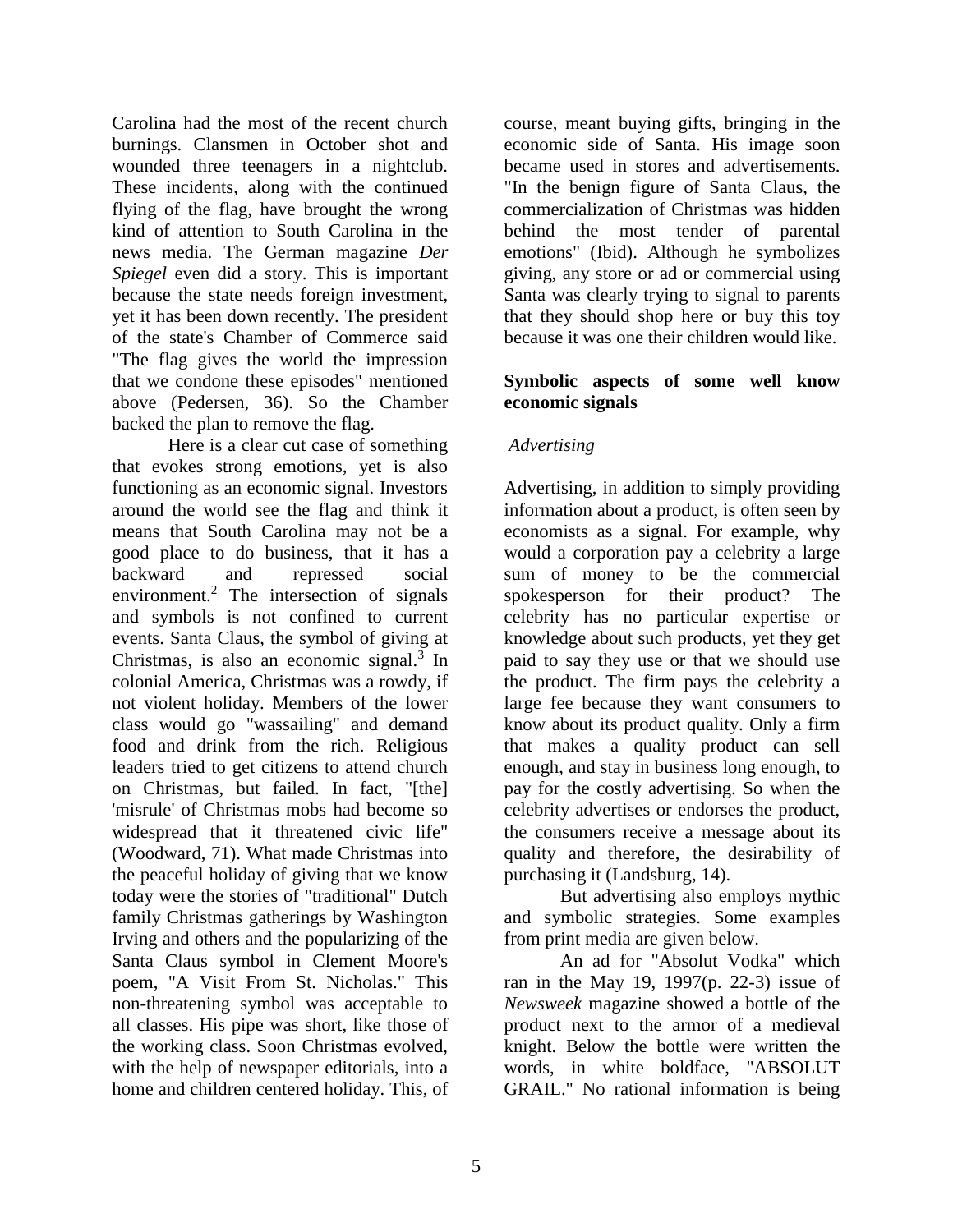communicated by use of the armor. It will not come with the product. The customer will certainly not find the Holy Grail by drinking this vodka. The armor and the Grail symbolize perhaps some kind of heroic emotions that the buyer may wish to experience. The Grail may also symbolize purity, which the producer would like the customer to see in the product. The Holy Grail also represents the ultimate source of happiness and bliss. It is what the knights gave their lives for in their quest. The Jungian psychologist, Robert A. Johnson, said "Much of advertising plays upon this hunger (for happiness and bliss). You can sell a man anything if you indirectly call it the Grail" (Johnson, 54-55, 1989a).

Ads of a symbolic nature often run even in the *Wall Street Journal*. This is significant because readers of that publication are intent on doing well in business and may come closer to being homo economicus than the average person. The ads discussed below are all from this publication.

The Wharton School of the University of Pennsylvania ran an ad in the May 5, 1997 (p. A5) issue for their Aresty Institute of Executive Education. This ad features a picture of a knight holding a briefcase. The text of the ad says that new training is needed now that the age of chivalry has passed. But it also says "While we can't take you to the Grail, we can lead you to some of the latest wisdom about leadership ... " that will prepare you for the "competitive contests that lie ahead" by "suiting you up to win." This implies that knights are still battling each other, but now it is with different weapons, ones that Wharton will give you. Why don't they just show some figures about the higher salaries, benefits and job security that graduates of this institute get? They cannot because the future of the business world is so uncertain. But by couching their training in highly

emotional terms, they are showing the prospective executive that they (Wharton) understand the essence of the challenges faced by today's business leaders. The emotional, symbolic approach was favored in an ad aimed at supposedly very rational, profit oriented executives.

A full-page Price Waterhouse ad (p. A5, April 16, 1997), asks "Does your consultant quote the 'Art of War,' but shy away from battle?" They say, of course, that they will do a much better job of "taking ideas from conception to completion." The very bottom of the ad has the phrase "Mind & Muscle" written underneath the company name. In the ad is a page-length picture of a sword partly out of its sheath. Since there is no literal swordplay in the modem business world, using a picture of a sword symbolizes their "mind & muscle" approach to consulting. It is in no way a rational, informational signal only. It is there to evoke emotions. This ad has run several times in the *Wall Street Journal*.

Even more startling than graduate schools of business and consulting firms using symbols to evoke emotions in their ads, is an ad run by the *Wall Street Journal* advertising itself It shows a picture of a young Buddhist monk, actually only a boy, with a caption that reads "For centuries, people have journeyed thousands of miles in search of insight. (Pity they didn't think to have it delivered)" (p. B 11, May 20, 1997). The ad goes on to discuss the meaning of life, the path to eternal wisdom, yin and yang, and the mountains of Tibet. It says reading the *Journal* will change your life, make it richer and more meaningful and help you balance your personal life and career. Why not just offer testimonials from readers who feel that this is true? Maybe the ad was not intended to evoke emotions, but to simply get attention by being different as some economists would say. But how does it get attention? Perhaps when readers see the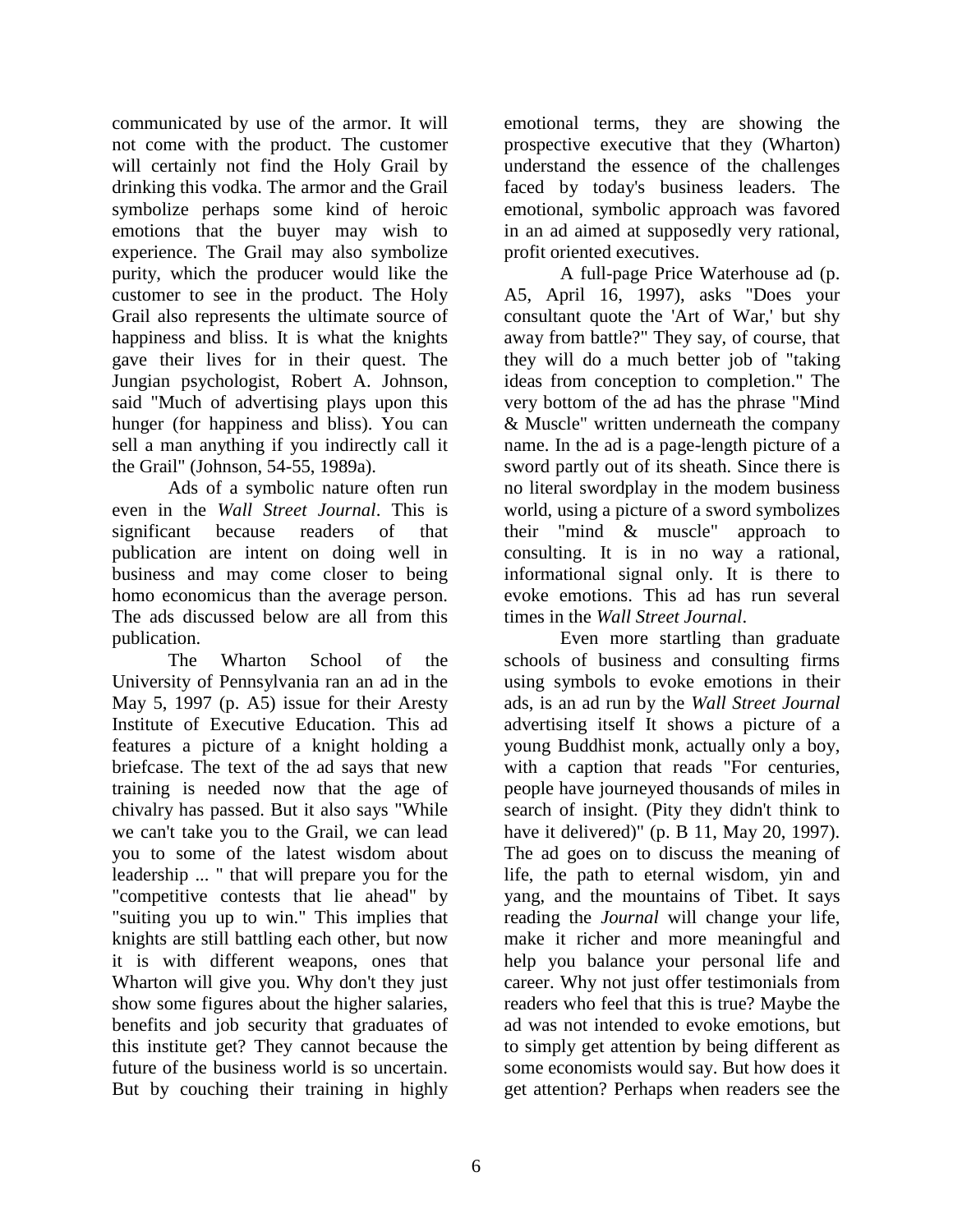picture of the young Buddhist, it evokes emotions of meaning, inner peace, etc. which is what makes people read further. Either way, it is the emotions, not the rational information, which makes the ad succeed.

Finally, **American Express Co**. recently announced and launched an advertising campaign featuring golfer Tiger Woods. Why would such a young man (age 21) be considered for endorsing financial services? According to company President Kenneth 1. Chenault, "It's natural for people see an affinity between the values that Tiger represents and the values that American Express represents. Weare both very focused on earned success, discipline, hard work, achievement and integrity" (Stephen E. Frank, B 1). Now it still may be true that the company is simply using Tiger Woods as a signal of quality and longevity, as economic theory predicts. But other celebrities could fit the bill in this way. They have clearly picked him because he symbolizes values. A former company executive also said that other ads, heavily laden with text and images of "homogenized" Americans, were not as exciting as images of Tiger Woods. This too, indicates the emotional nature of the ad campaign (Ibid, B8). The company may also want to associate itself with his transcendence of race and ethnicity.

# **Clothing**

Proper business attire is another economic signal. For men, suits and ties are usually a must for job interviews. Women may have a little more latitude. But why would it matter whether or not a job applicant wears a suit and tie? An applicant could wear a sport coat and a turtle neck sweater. Would that make the person less able? Does a tie somehow improve a worker's productivity? Signaling theory says, no, this is not the reason why an

applicant is expected to where a tie. A person who has an eye for detail and can understand how fashions are changing will certainly know how to dress well. But their eye for detail and ability to understand how society changes indicate that they have some intelligence and maybe even some business ability. So a firm will see a well-dressed applicant in a favorable light. If well dressed means wearing a suit and tie, then the ambitious applicant will wear them (Lansburg, 17).

Since many companies have "casual Fridays" when suits and ties are not expected and **Microsoft** has certainly done well without ties, there may be some symbolic aspect to business dress. The social psychology literature says that people often respond unconsciously to clothing (Kaiser, 8) and that clothing is a means of unconscious communication (Ibid, 21). Even an economist, Paul Nystrom, said that fashions change based on psychological factors like boredom or rebellion (Ibid, 14).

The suit has a long evolution. Although men's clothing was quite fancy and colorful just before 1800, with the election of Thomas Jefferson, clothing styles became more plain. "With the emphasis on democracy and the glorification of the common man, clothing became less ornate, less ostentatious" (Flussera, 1). This period also " ... saw the important introduction of the sack suit, a style characterized by any shapeless coat without a waist seam, the body and skirt having been cut in one piece ... "(Ibid). Contini expresses a similar sentiment, that clothes became simpler to reflect Republican ideals (p. 22). Clothes and style were evolving to fit the myth of American democracy, that no one was better than anyone else. In fact, Nikita Kruschev once observed how Nelson Rockefeller, despite his wealth and position, was dressed just like other Americans (Batterberry, 387).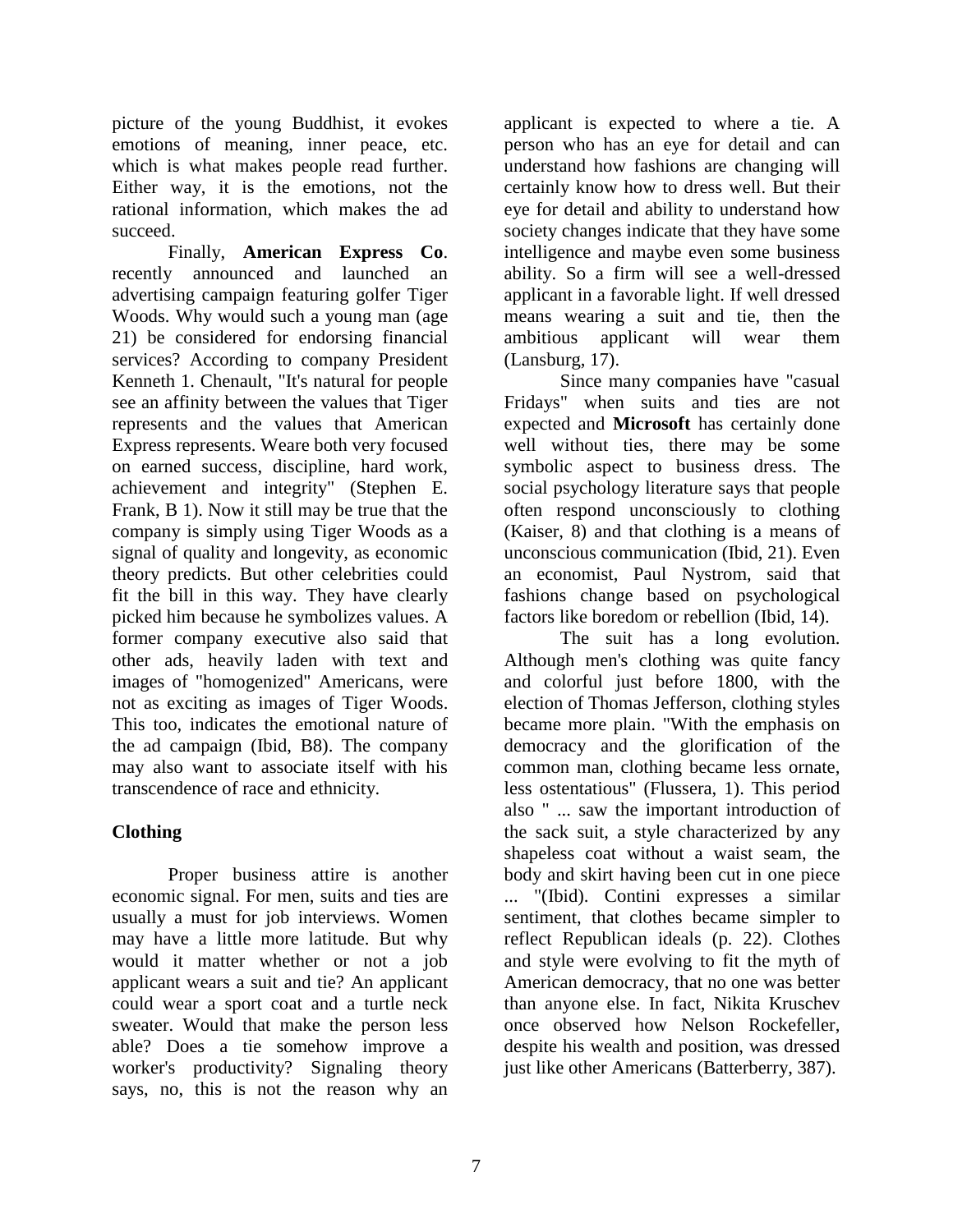Clearly he could have dressed in something more unique and status signaling than a business suit. The business suit also symbolizes seriousness (Storm, 136).

The tie evolved from something called a cravat. This is shown in dozens of drawings in Hill's *Evolution of Fashion*. The origin of the cravat is quite interesting:

"In 1660, in celebration of its hard fought victory over Turkey, a crack regiment from Croatia (then part of the Austro-Hungarian Empire), visited Paris. There, the soldiers were presented as glorious heroes to Louis XIV, a monarch well known for his eye toward personal adornment. It so happened that the officers of this regiment were wearing brightly colored handkerchiefs fashioned of silk around their necks. These neck cloths, which probably descended from he Roman fascalia worn by orators to warm the vocal chords, struck the fancy of the king, and he soon made them an insignia of royalty as he created a regiment of Royal Cravattes" (Flusserb, 1).

So the precursor of the tie was a symbol of heroism. A tie also emphasizes the " ... verticality of a man's body (in much the same way that the buttons on a military uniform do) ... " (Ibid, 2).

A mythic and symbolic view is provided by a Jungian:

"When Western society chose to follow the erratic footsteps of the degraded Bacchus instead of the joyful dance of Dionysus, it began to confuse materialism with sensation. As a result we citizens of the late twentieth century can truly be said to have lost our senses-or at least to have lost contact with them.

Even the clothes we wear tell us something is amiss. Both men and women today "dress for success" by wearing ties-in effect separating their heads, the thinking processes, from the rest of their bodies and thus symbolically cutting off sensation below their necks. When they take their ties off at the end of the day they go wild. All that bottled-up sensation comes rushing out

looking for somewhere to go" (Johnson, 1989b, 22).

So although there are certainly rational reasons for job applicants and employees to wear suits and ties and for employers to view business dress as a signal, the form that this takes is often symbolic. The "rational organization" is a myth in that the most efficient or effective production techniques are not always used or even known (Trice and Beyer, 105-7). The tie symbolizes the rational image the corporation wants to project. The tie tells the world that its sentiments are with rationality.

## Ideology

Public Choice, the branch of economics which analyzes politics, views ideology as a signal. It sees politicians as selfish, rational, utility maximizers, like everyone else. A politician's main objective is to get elected and re-elected. One way to do that is to vote on bills in a way which pleases one's constituents. A senator from Michigan is very likely to vote to restrict the imports of foreign cars. So politicians will promise the voters that they will vote for or against certain types of bills. Why should the voters believe them? It is possible that the politician will lie and vote differently for other political reasons or to get campaign contributions. Here is where ideology comes in. According to Public Choice theory, Senators and Representatives who are strongly ideological make more credible promises. It is easier to believe a staunch conservative when he or she promises to vote for free market oriented policies. What establishes the conservative credentials is the past voting record. This is a reputation that they can then sell to the voters with some credibility. So it is rational for a politician to be ideologically clear and consistent in order to be believed by the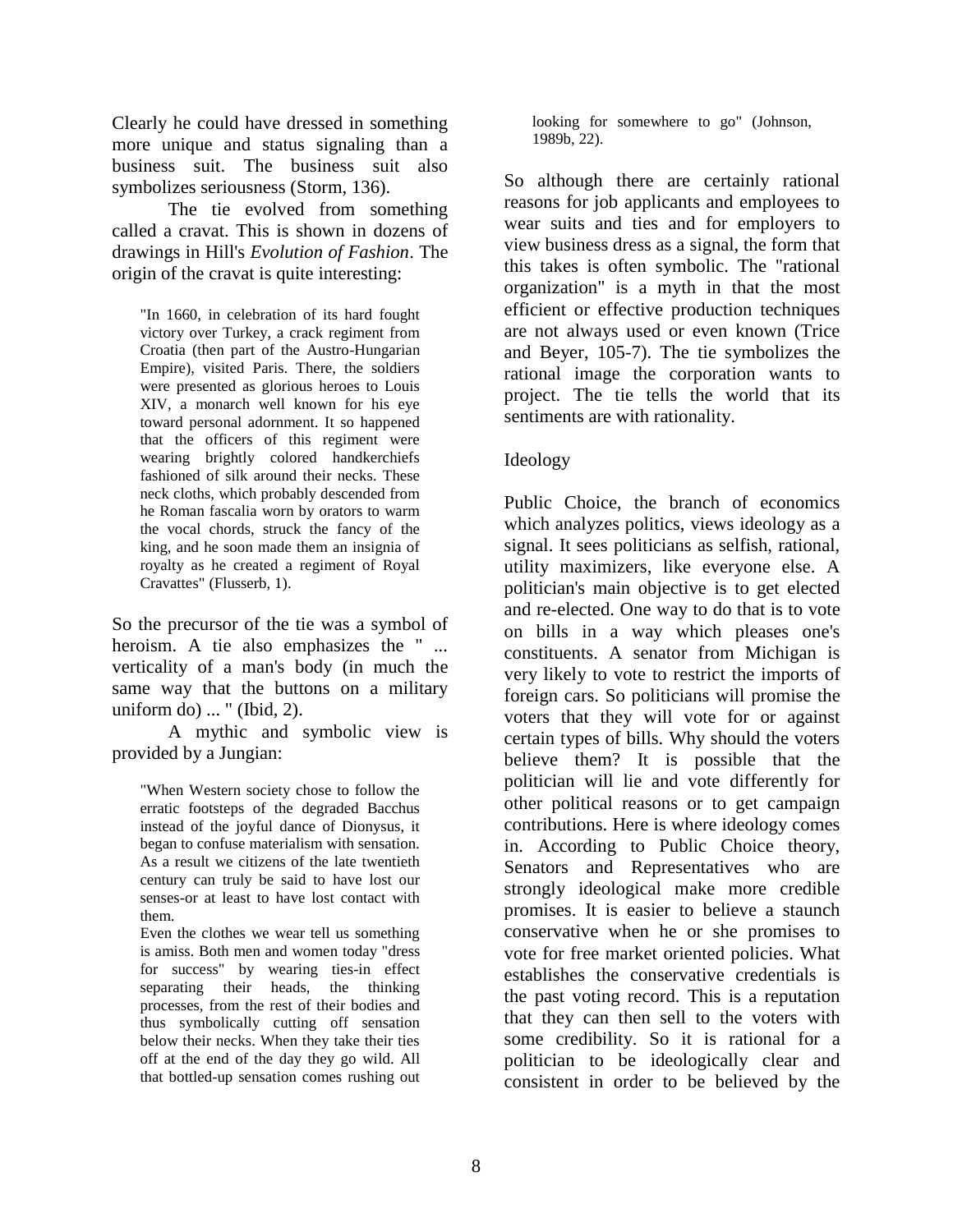voters and therefore win elections (Dougan and Munger).

What the Public Choice view misses is that much of ideology is based on symbolism and mythology. This additional dimension shows the emotional side of ideology. Several writers have commented on this.

For Halpern, myth and ideology are at opposite poles. Myth is irrational and ideology is rational. But all ideologies are based on some mythology. Myths are about the origins of beliefs while ideology is about molding beliefs. That is, the source of the beliefs comes from the irrational unconscious but is made concrete and logical by the rational conscious. So, for example, the ideological belief in the free market might be based on the Horatio Alger "rags to riches" mythology but is made concrete and rational by modem economic theory and appealing to statistical evidence.

For Feuer, ideology is always based on an invariant myth. One often invoked myth is the Mosaic myth of an intellectual leader who redeems and liberates an oppressed people (Feuer, 2). Revolutionary intellectual leaders who *themselves* saw their cause in these terms (in their own writings) include Marx, German socialist leaders of the nineteenth century Ferdinand Lasalle and Wilhem Liebnecht, abolitionist Thomas Wentworth Higginson, French Socialist Georges Sorel, and American Communist Lincoln Steffens. The nationalist Joseph Mazzinni, too, saw his movement as one which would lead and save an oppressed people (Ibid, 11-13). Hegel, who influenced Marx, said ideas had to be expressed "aesthetically, that is, mythologically" in order to have "interest for the people" (Eagleton, 151).

Eagleton sees myth and ideology working together because the rational side of any movement, ideology, is not enough to stimulate political action on the part of

members of some group. "Oppressed groups tell themselves epic narratives of their history, elaborate their solidarity in song and ritual, fashion collective symbols of their common endeavor" (Eagleton, 191-2). This is not "mental befuddlement." It is all designed to "foster solidarity and selfaffirmation" (Ibid, 192). This will make it possible for the group to achieve some political ideal.

Edelman looked at the symbolic uses of politics. He saw that the power of myths and symbols in politics bind people together. Elections are a ritual act which did not necessarily decide policies and in which voters based their decisions not mainly on issues but on symbolism. The election ritual binds the polity together and sustains it. As a ritual it is the acting out of the myth that "the people rule" even though much of the time special interests and bureaucrats rule (Edelman, 3).

Myths and symbols are also important because of the uncertainty between policies and their impact. Since the world is so complex, it is often difficult to link a social condition to a specific policy. Voters necessarily have to take comfort in the myths and symbols offered to them by the politicians in the hopes that they accurately represent what the politicians actually stand for and that what the politicians stand for is close to the beliefs of the voters (Edelman,  $7<sup>4</sup>$ )

Political language and rhetoric are also symbolic and mythic. Geis saw political language as evoking mythic themes (p. 37). Politicians use such language in order to simplify problems and solutions (Ibid). Examples of some political myths are "The Conspiratorial Enemy," "The Valiant Leader," "United We Stand," and "Man is a Rational Animal." As an example of the Valiant Leader myth, Geis offers President Kennedy and his injunction "Ask not what your country can do for you, ask what you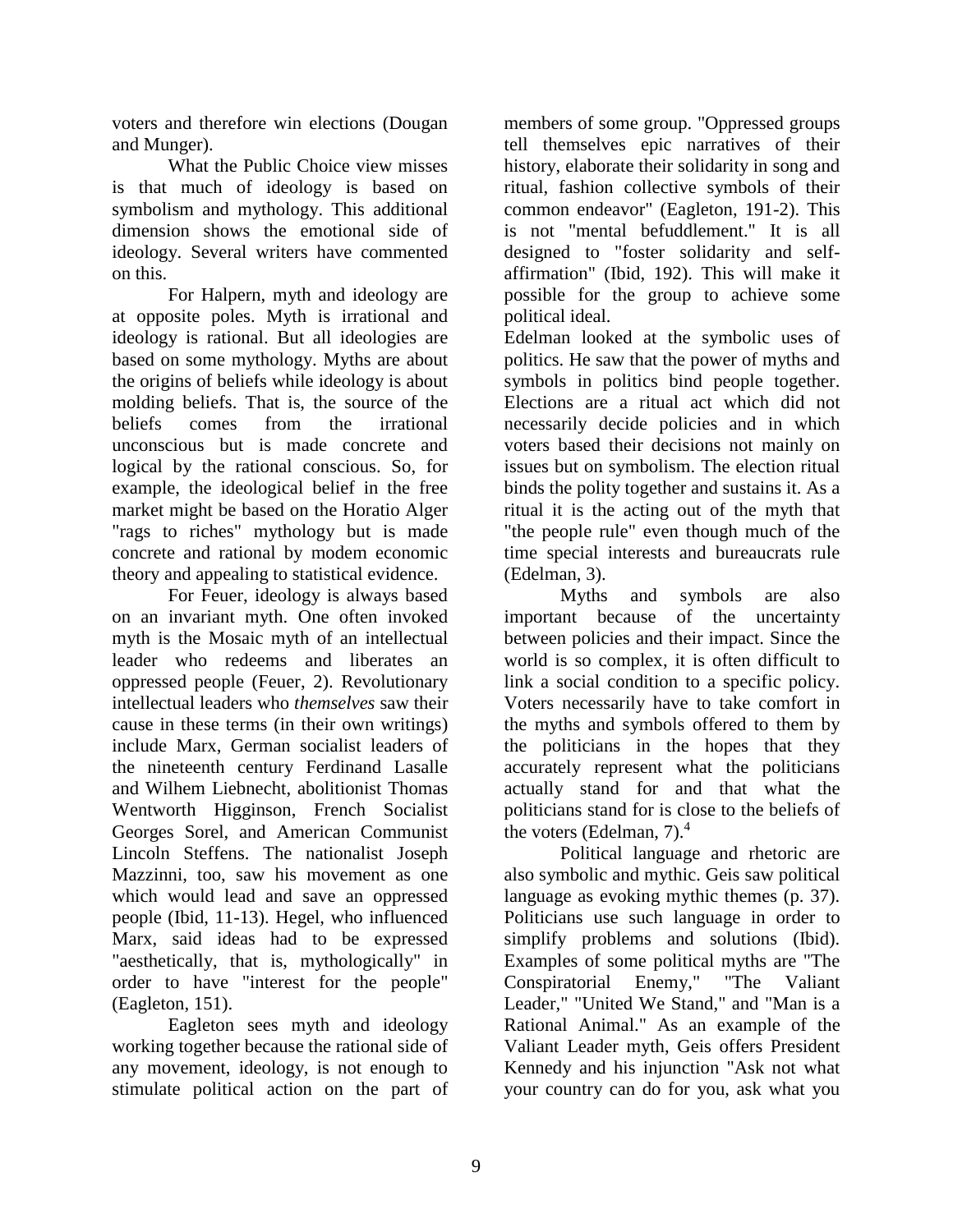can do for your country." Grandiloquence is used to evoke this myth. During the Viet Nam war, President Johnson tried to evoke the myth of the Conspiratorial Enemy by saying that "failure to meet aggression means war not peace" (Geis, 29). This fulfilled the dual function of a political myth because it provided an explanation of an event as well as a justification for a certain course of action. Johnson's view could not be verified objectively and rationally.

Mythic themes are also used in political advertising. Jamieson examined presidential campaign advertising. Her conclusion is that although ads have to deal with issues, "Ads also have to fit within a general set of cultural norms and values" (Jamieson, xxii). This is why we see ads like Reagan's 1984 commercial proclaiming "It's morning in America." This is a mythic image of rebirth and a return to former glory after the malaise of which Jimmy Carter spoke. The ads included scenes of weddings and parades, as if none took place during Carter's Presidency. They created an image of a Rockwellian America.

But campaign ads cannot simply put thoughts into the minds of the voters. "Duplicitous ads are also minimized by the need of campaigners to synchronize the images they present in ads, news, and debates. The advertised image must be a credible extension, not a contravention, of the image of the candidate captured elsewhere" (Jamieson, xx). Furthermore, ads reinforce what is known about the candidate from other sources, including their voting record (Jamieson, 452). So a candidate can run a commercial claiming to "be of the people" after voting for an increase in the minimum wage.

Ads often work because they are irrational and "solicit a visceral and not intellectual response" (Jamieson, 450). But remember that on a strictly selfish costbenefit basis, the act of voting in an election is not rational. So it should not be surprising that "irrational myths" can sway the voters.

One of the conclusions usually reached in the Public Choice literature is that when variables measuring ideology are statistically significant, the politician has voted based on ideology to provide the voter with a label which they can identify. Voters may want a liberal senator, so the senator will be sure to have a liberal voting record. The senator makes sure that the advertised image has some factual basis. It shows a myth, which communicates symbolically on an emotional level. It is these emotions which provide a more convincing signal to the voters as to what the candidate will do while in office. The Public Choice view, by concentrating only on the rationality of signals, misses this. $5$ 

## **Conclusions**

Humans often act for rational reasons. But we often also act for emotional reasons. Some of our actions are a little of both. This is the case with signals. Many express both rational information while communicating emotional states. This latter strategy often succeeds greatly because we are in fact more than just homo economicus. We are more convinced sometimes by emotions than rationality. When a signal contains emotions, it is a symbol, connecting us to the myths and archetypes that reside deep in our psyches. The mythic and symbolic are with us everyday, even in our economic affairs.

## Notes

1. Lash and Urry show that much of what we consume is consumed to help us a live our own personal myth or narrative. Some of the goods and services we purchase help us think about and reflect upon who we are and what our values are. This reflexivity is a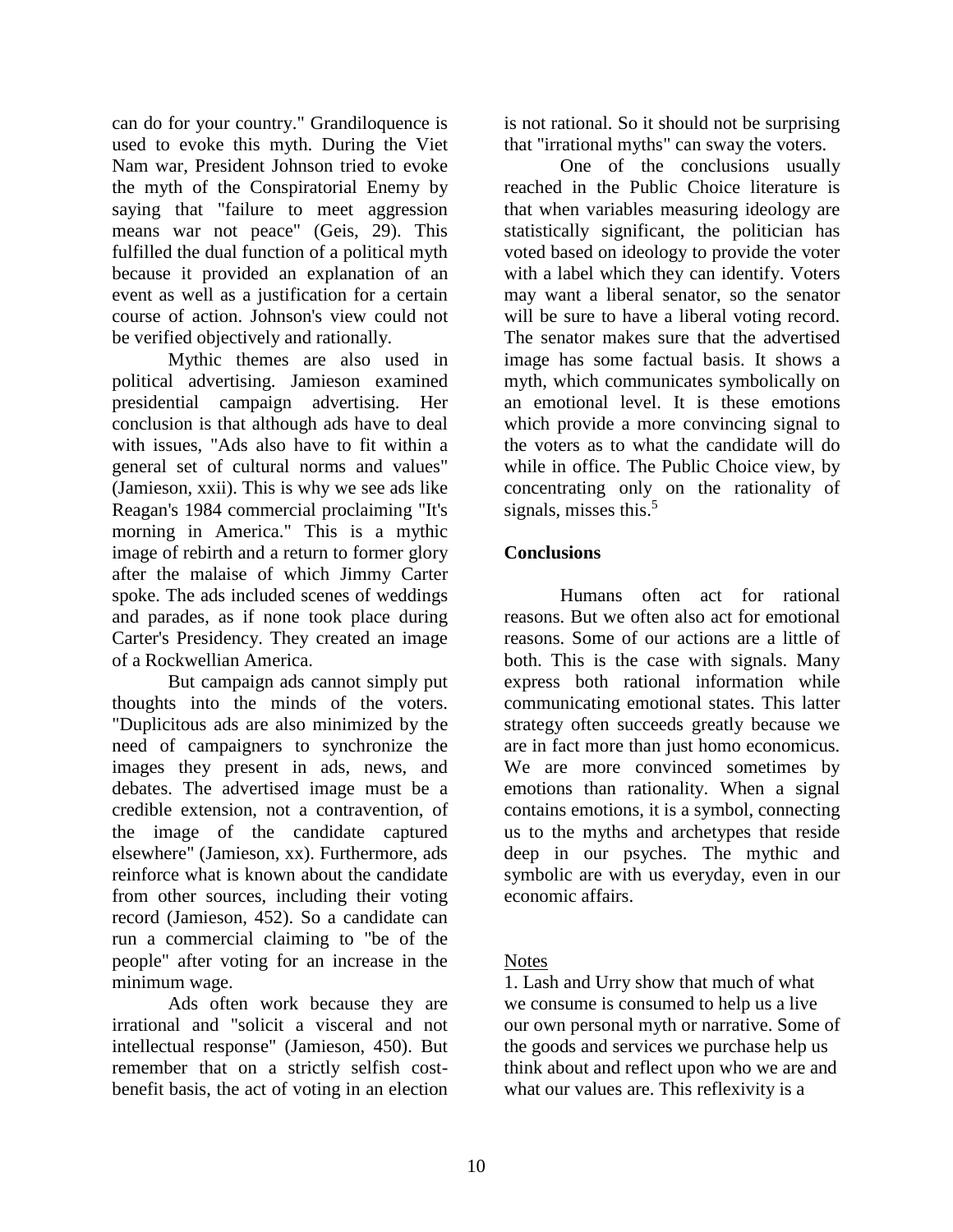self-monitoring process. For example, we may travel somewhere not to be a tourist, but to be a pilgrim. We might own a VCR not so we can watch movies alone, but to do so with friends, to share myths and stories in a communal setting.

2. South Carolina is not the only place experiencing this type of problem. In Maryland, some African Americans complained about special license plates issued to the Sons of Confederate Veterans that displayed the Confederate flag (Perry, A20). In Franklin, Tenn., a lawsuit has been filed to remove a confederate statue from the town square (Ibid). And "Four years ago, Georgia's Democratic Gov. Zell Miller tried without success to remove the battle flag from its prominent position as part of the official state flag" (Ibid).

3. The historical evolution of Santa is chronicled in a recent book by Stephen Nissenbaum called The Battle for Christmas. It was reviewed in Newsweek magazine. My comments here are based on that review. 4. Much of what Edelman says is echoed by other writers. These include Sears, Huddy, and Schaffer; Roseman, Abelson, and Ewing; Conover and Feldman; and Sebba. 5. An exception to this is Moehring. He discusses legislators who vote to cut illegal immigration while reducing the budget of the Immigration and Naturalization Service. This could only happen if symbols were important.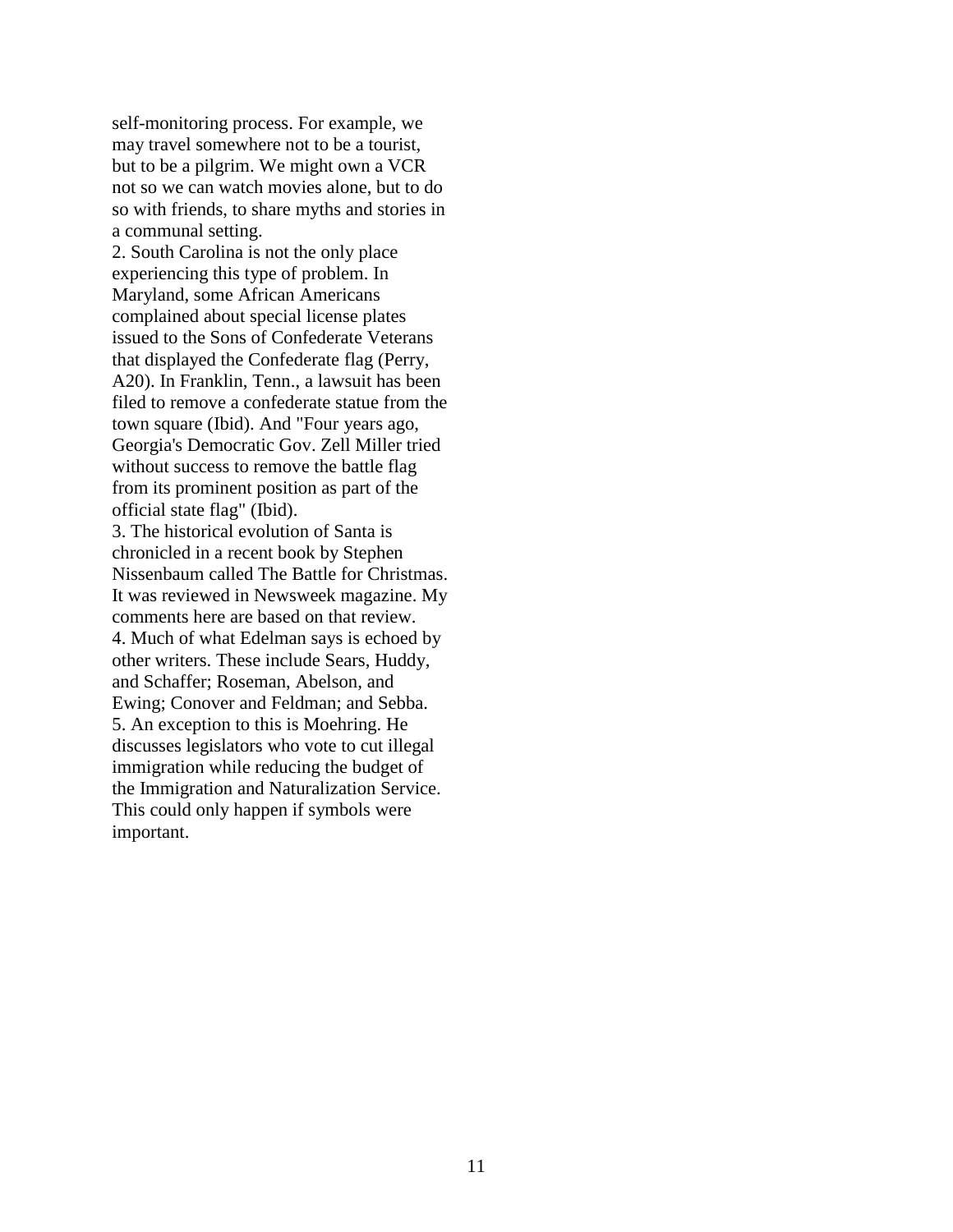#### Bibliography

Altizer, Thomas J. J., William Beardside, and Harvey Young. 1962. *Truth, Myth, and Symbol*. Englewood Cliffs, New Jersey: Prentice Hall.

Batterberry, Micael. 1982. *Fashion, The Mirror of History*. Greenwich House: New York.

Conover, Pamela Johnston and Stanley Feldman. 1981. "The Origins and Meaning of Liberal/Conservative Self-Identifications." *American Journal of Political Science*. Vol. 25, 617-245.

Contini, Mila. 1965. *Fashion, From Ancient Egypt to the Present Day*. Odyssey Press: New York.

Dillistone, F. W. 1986. *The Power of Symbols in Religion and Culture*. Crossroad: New York.

Dougan, William R. And Michael C. Munger. 1989. "The Rationality of Ideology." J*ournal of Law and Economics* 32: 119-142.

Edelman, Murray. 1964. *The Symbolic Uses of Politics*. Urbana: University of Illinois Press.

Eagleton, Terry. 1991. *Ideology*. Vreso: London.

Eliade, Mircea. 1985. *Symbolism, the Sacred, and the Arts*. Crossroad: New York.

Feuer, Lewis S. 1975. *Ideology and the Ideologists*. New York: Harper & Row.

Firth, Raymond William. 1973. *Symbols: Public and Private*. Cornell University Press: Ithaca, New York.

Flusser, Alan. Clothes and the Man. Internet Web Site.

Flussera, Alan. "Suits, Sports Jackets, Odd Trousers, and Topcoats" in Clothes and the Man. Internet Web Site.

Flusserb, Alan. "Neckwear" in Clothes and the Man. Internet Web Site.

Frank, Robert H. *Passions with Reason: The Strategic Role of the Emotions*. W. W. Norton & Company: New York.

Frank, Steven E. 1997. "Tiger Woods Plugs American Express." *The Wall Street Journal*, May 5, p. B1.

Gibson, Claire. 1996. *Signs and Symbols: An Illustrated Guide to Their Meaning and Origins*. Barnes and Noble: New York.

Geis, Michael L. 1987. *The Language of Politics*. New York: Springer-Verlag.

Halpern, Ben. 1961. "Myth and "Ideology" in Modem Usage." *History and Theory*. No.1, 129-149.

Higgs, Robert. 1987. *Crisis and Leviathan: Critical Episodes in the Growth of American Government*. Oxford: Oxford University Press.

Hill, Margot Hamilton. 1967. *The Evolution of Fashion: Pattern and Cut from 1066 to 1930*. Reinhold: New York.

Isabell, Lynn A. Evolving interpretations as a change unfolds: How managers construe key organizational events. A*cademy of Management Journal*, 33(1): 7-41.

Jamieson, Kathleen Hall. 1984. *Packaging the Presidency: A History and Criticism of*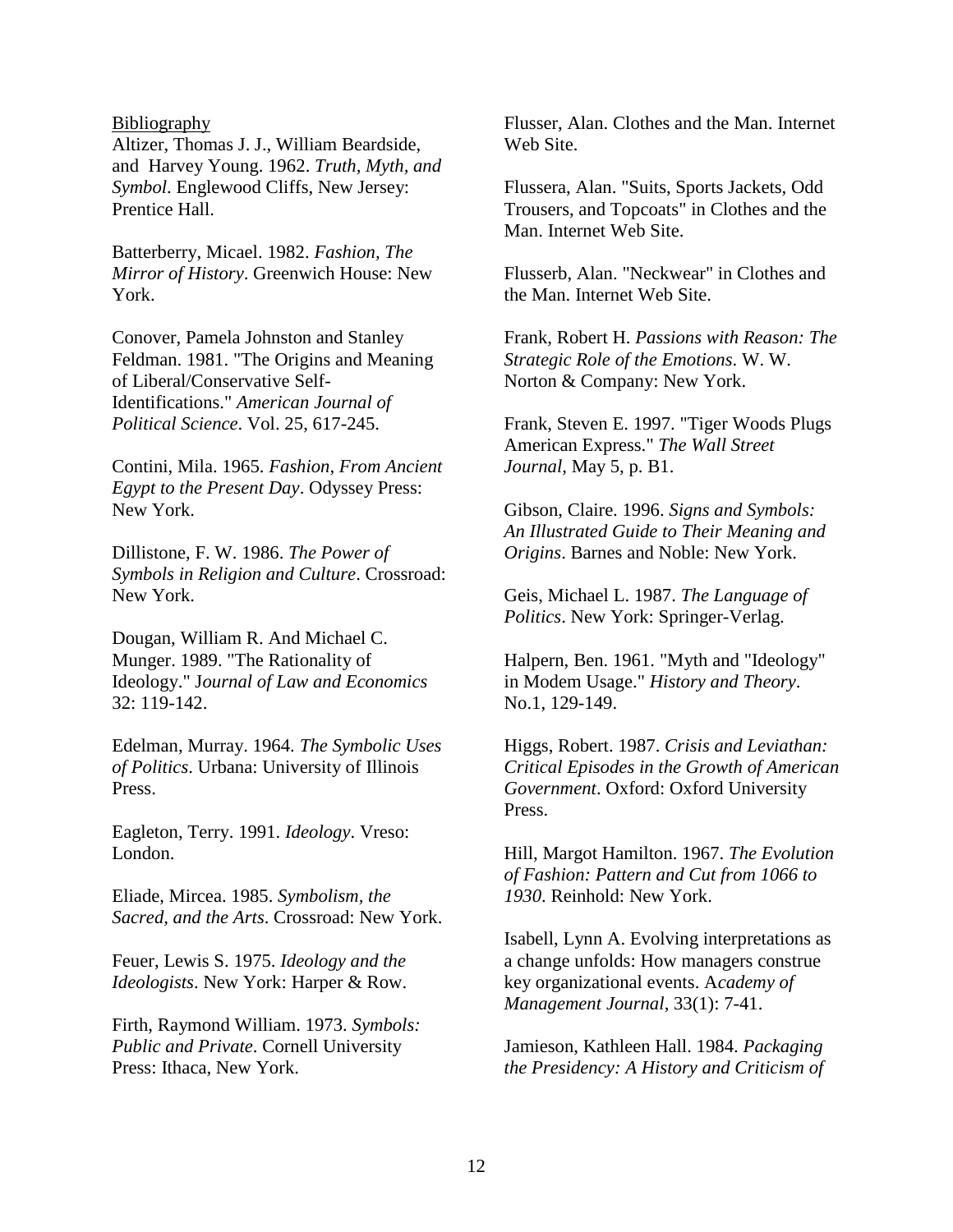*Presidential Campaign Advertising*. Oxford: Oxford University Press.

Johnson, Robert A. 1989a. *He: Understanding Masculine Psychology*. Harper & Row: New York

Johnson, Robert A 1989b. *Ecstacy Understanding the Psychology of Joy*. Harper: San Francisco

.

Jung, Carl G., M.-L. Von Franz, Joseph L. Henderson, Jolande Jacobi, and Aniela Jaffe. 1964. Man and his Symbols. Laurel: New York.

Kaiser, Susan B. 1990. T*he Social Psychology of Clothing: Symbolic Appearances in Context*, second edition. Macmillan: New York.

Knight, Frank H. 1935. "The Limitations of Scientific Method in Economics," in *The Ethics of Competition and other Essays*. Harper and Row: New York.

Koppl, Roger. 1991. "Animal Spirits." *Journal of Economic Perspectives* 5(3): 203- 210.

Landsburg, Steven. E. 1993. *The Armchair Economist*. The Free Press: New York.

Lash, Scott and John Urry. 1994. *Economies of Signs and Space*. Sage Publications: London.

Lau, Richard R. And David O. Sears. 1986. Political Cognition. Hillsdale, New Jersey: Lawrence Erlbaum.

May, Rollo. 1991. *The Cry for Myth*. Delta: New York.

McCloskey, Donald and Arjo Klamer. 1995. "One Quarter of GDP is Persuasion."

*American Economic Review*. Vol. 85, No.2, May, 186-190.

Meyer, Marshall W. 1979. "Organizational Structure as Signaling. *Pacific Sociological Review*, Vol. 22 No.4, October, 481-500.

Moehring, H. B. 1988. "Symbol versus substance in legislative activity: The case of illegal immigration. *Public Choice* 57: 287- 294.

Murray, Allan. 1997. "Public Thrift: a Look at the New Orthodoxy." *The Wall Street Journal*, January 20, p. AI.

Pedersen, Donald. 1996. "Southern Discomfort: Taking aim at a costly symbol in South Carolina." *Newsweek*, December 9, p. 36.

Perry, James M. 1997. "A Confederate Flag Vexes America Once Again, As Southerners Battle Each Other Over Heritage. *The Wall Street Journal*, February 4, p. A20.

Roseman, Ira, Robert P. Abelson, and Michael F. Ewing. 1986. "Emotion and Political Cognition: Emotional Appeals in Political Communications" in *Political Cognition* edited by Richard R. Lau and David O. Sears.

Schoeck, Helmut. 1962. "Truth in the Social Sciences" in *Truth, Myth, and Symbol* edited by Thomas J. J. Altizer, William Beardside, and J. Harvey Young.

Sears, David O., Leonie Huddy, Lynitta G. Schaffer. 1986. "A Schematic Variant of Symbolic Politics Theory, as Applied to Racial and Gender Equality" in *Political Cognition* edited by Richard R. Lau and David O. Sears.